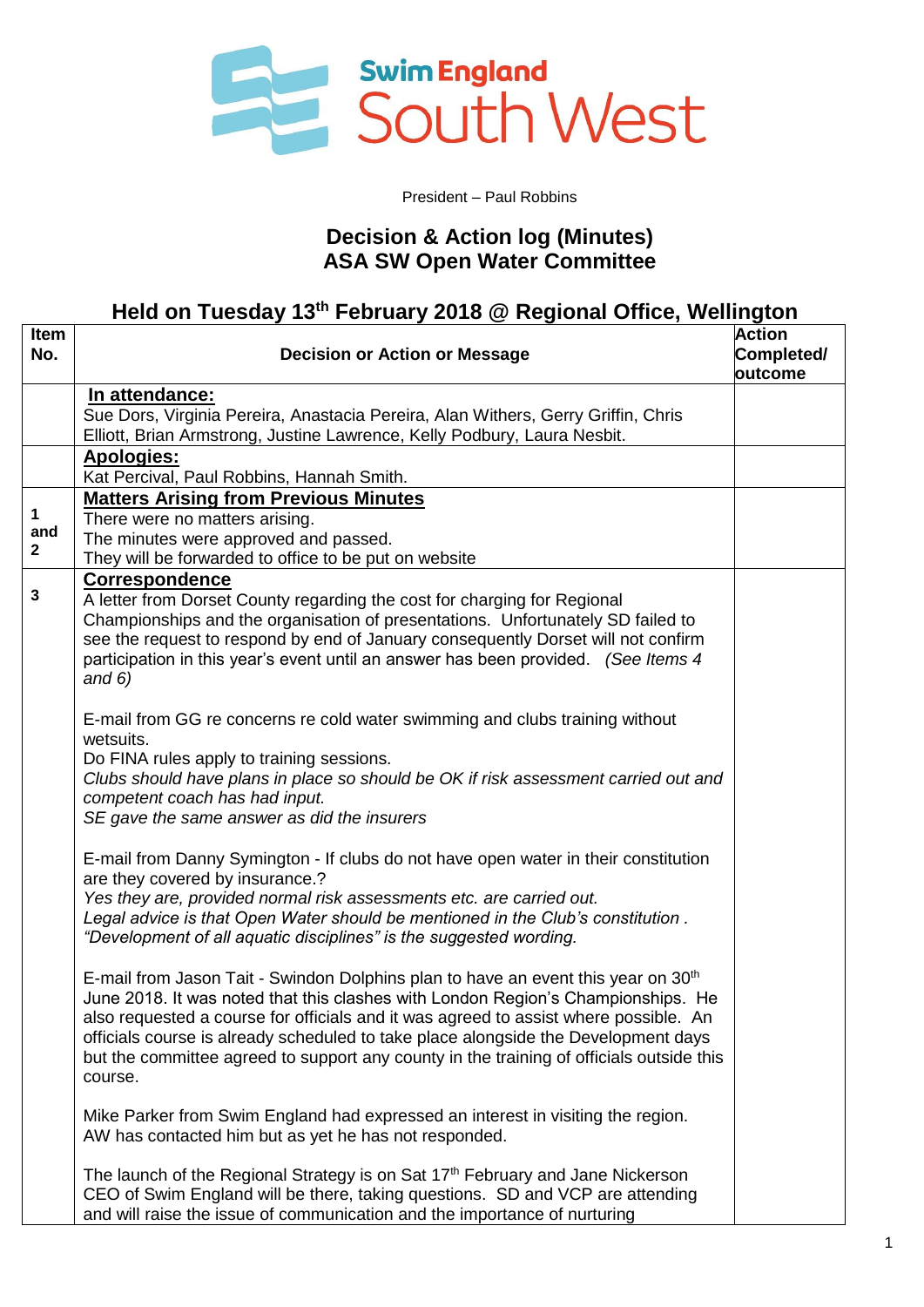|                         | relationships between Loughborough and Regions.                                                                                                                           |  |
|-------------------------|---------------------------------------------------------------------------------------------------------------------------------------------------------------------------|--|
|                         | Danny Symington had pointed out some useful documents for holding events.                                                                                                 |  |
|                         | These have now been put on the website for all to see.                                                                                                                    |  |
|                         | <b>Finance Update</b>                                                                                                                                                     |  |
| 4                       | Report attached - appendix 1                                                                                                                                              |  |
|                         | Discussion took place re the charge to Counties who integrate their County Open                                                                                           |  |
|                         | Water Championships within the Region's Regional Championships. It was agreed                                                                                             |  |
|                         | for 2018 to set the figure at £300 per County irrespective of the number of                                                                                               |  |
|                         | competitors.                                                                                                                                                              |  |
| 5                       | <b>Development</b><br>AW and KP had met to discuss the Development days - the framework for this year                                                                     |  |
|                         | will be the same as last year with dates Saturday 26 May @ Wells Leisure Centre                                                                                           |  |
|                         | and Sat 02 June @ Vobster Quays, subject to availability.                                                                                                                 |  |
|                         | Agreed cost for both days £65 per swimmer and will include lunch at Wells. One day                                                                                        |  |
|                         | attendance to cost £35. Aim to finalise arrangements by end of Febuary so can be<br>advertised. A Level 1 officials course will run concurrently with the swimmers course |  |
|                         |                                                                                                                                                                           |  |
|                         | AW is attending a meeting at Loughborough on 4 <sup>th</sup> March for OW officials regarding                                                                             |  |
|                         | the way forward.                                                                                                                                                          |  |
|                         | Volunteer roles could be put out to FE to try to engage possible new blood.                                                                                               |  |
|                         | <b>Regional Championships 2018</b>                                                                                                                                        |  |
| 6                       | Date agreed 7 <sup>th</sup> July 2018.                                                                                                                                    |  |
|                         |                                                                                                                                                                           |  |
|                         | Possible venues were discussed:<br><b>Preston Beach</b> - Weymouth Council and Harbour master happy are with the change                                                   |  |
|                         | of date.                                                                                                                                                                  |  |
|                         | Whitehorse Training have date in diary but cannot help outside of Dorset                                                                                                  |  |
|                         | Sea Cadet Centre is only able to assist with two turn therefore the issue remains                                                                                         |  |
|                         | over boats and supplying crew.<br>Portland Harbour- non committal - let us know and we will tell you if it is feasible.                                                   |  |
|                         | Osprey centre - not big enough.                                                                                                                                           |  |
|                         | Weymouth Sailing school - not interested                                                                                                                                  |  |
|                         | Roadford reservoir - discussions on-going between AW and manager who seems<br>keen and interested. Boats and staff are available. There are buildings that could be       |  |
|                         | used plus a large green space, parking area and camping site. The date is currently                                                                                       |  |
|                         | free and initial costing is acceptable. First aid cover needs to be confirmed.                                                                                            |  |
|                         | Administratively it is a good site.                                                                                                                                       |  |
|                         | It was agreed that if viable Roadford would be the preferred venue for the event this                                                                                     |  |
|                         | year.                                                                                                                                                                     |  |
|                         |                                                                                                                                                                           |  |
|                         | Presentations: National, Regional and County Presidents to be invited and asked to                                                                                        |  |
|                         | help with presentations. In addition each participating County would be asked to<br>provide another person to be responsible for that County's awards. County awards      |  |
|                         | to be made separately and first (alpha order) followed by Region. Nominated County                                                                                        |  |
|                         | representative to report to SD. If a County President is unable to attend then a                                                                                          |  |
|                         | substitute should be sent so each County has two people helping with presentations.                                                                                       |  |
|                         | If event goes to Roadford then SW Water to be approached for a dignitary to start                                                                                         |  |
|                         | the event. (Mayor of Portland and Weymouth will be invited if at Preston Beach)                                                                                           |  |
|                         |                                                                                                                                                                           |  |
|                         | Sharon Locke to be approached re TYR wetsuit stand. Also Pro swimwear and<br>Dryrobe will be asked.                                                                       |  |
|                         | <b>Open Water Swimmer of The Year</b>                                                                                                                                     |  |
| $\overline{\mathbf{7}}$ | Three nominations with details were received:                                                                                                                             |  |
|                         | Tony Cherrington - Gloucester Masters                                                                                                                                     |  |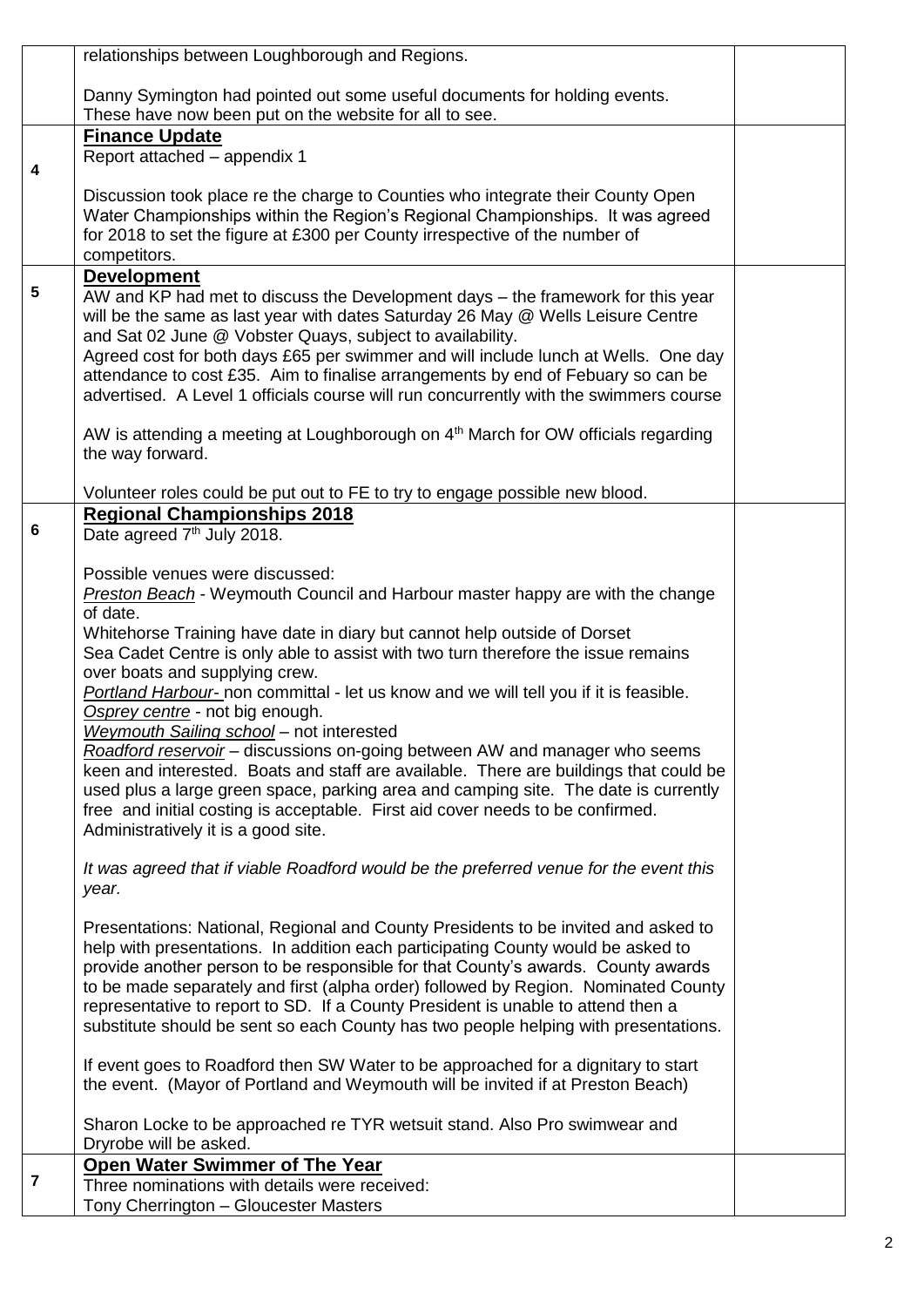|    | Catherine Naus -                                                                      |  |
|----|---------------------------------------------------------------------------------------|--|
|    | Team Ichthyosaur - Street and District                                                |  |
|    | Voting took place by secret ballot with the winner Tony Cherrington                   |  |
|    | <b>Make Up of Committee from September 2018</b>                                       |  |
| 8  | AW indicted his intention to resign from his roles with effect from the Regional ACM  |  |
|    | in September. Sue thanked Alan for all his hard work and support over many years.     |  |
|    |                                                                                       |  |
|    | SD also stated that for succession planning she would like to step down from at least |  |
|    | one roll come September.                                                              |  |
|    |                                                                                       |  |
|    | VCP to circulate Job descriptions for all to peruse and come back to next committee.  |  |
|    | <b>Regional Reports</b>                                                               |  |
| 9  | Cornwall - CE reported that the County will be using the Regional Championships as    |  |
|    | its County Championships and that he had donated two new trophies in memory of        |  |
|    | Lynne.                                                                                |  |
|    | Devon - no report                                                                     |  |
|    | Dorset – GG reported that the County was encouraging OW but participation in          |  |
|    | Regional Championships was dependant on response from this meeting.<br>Gloucester -   |  |
|    | Somerset – AW was working with LN regarding the possibility of WSM SC holding         |  |
|    | some development sessions at Clevedon Lake.                                           |  |
|    | Wiltshire - As this was her first meeting JL had no report this time                  |  |
|    | Date of Next Meeting                                                                  |  |
| 10 | Wednesday 19 <sup>th</sup> September 2018 at Regional Office, Wellington              |  |
|    |                                                                                       |  |
|    | Meeting Closed at 20.40                                                               |  |
|    |                                                                                       |  |